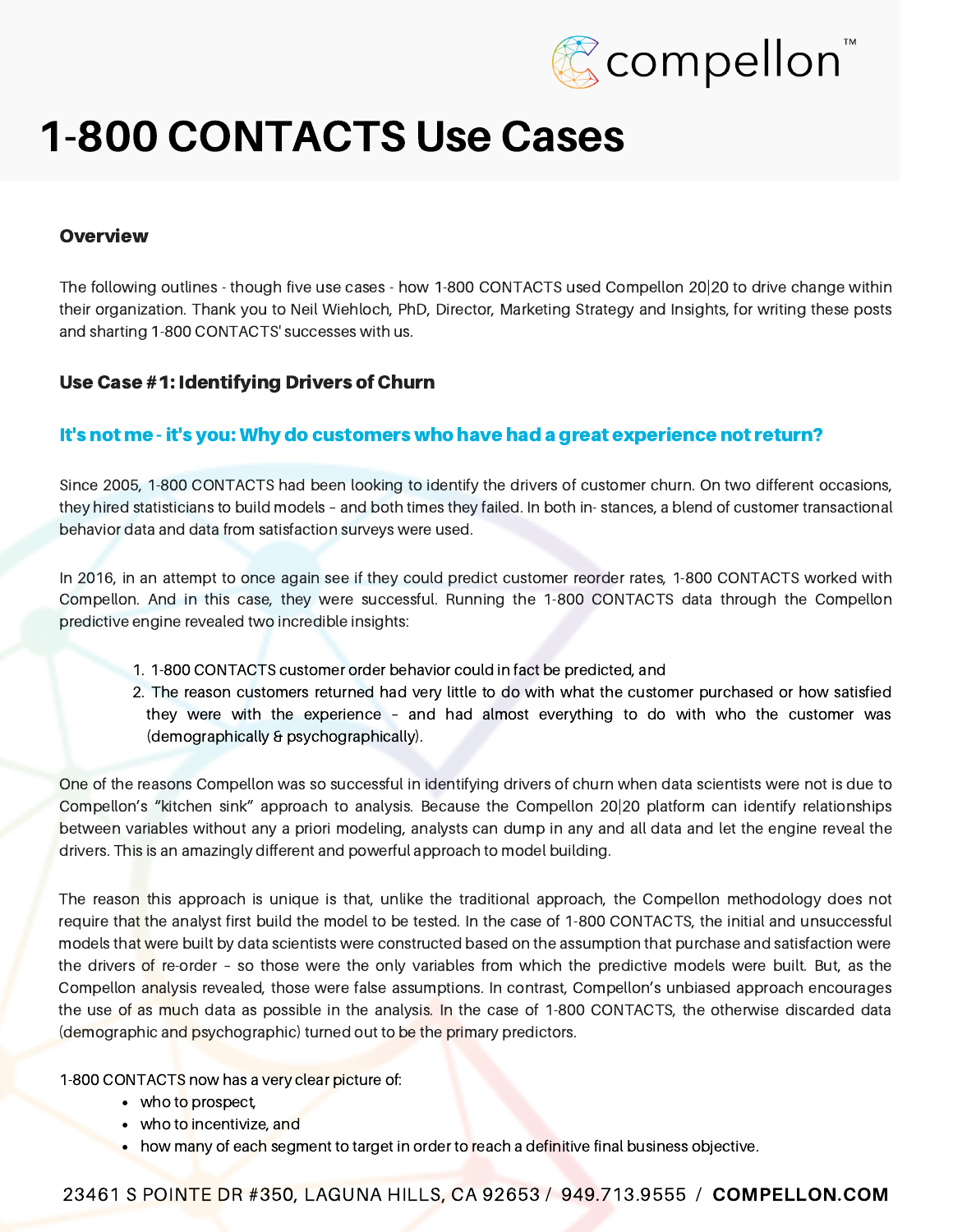

### Use Case #2: Learning What Really Drives Re-Orders

#### Does NPS really tell you anything?

Most organizations utilize similar post-transactional surveys. Chances are, a Director or VP read The Ultimate Question some time around 2006 and implemented an NPS tracking system. These same organizations then also generate monthly reports showing that satisfaction or NPS remains high and constant. But how much do these scores really drive actual customer behavior (the true test of value)?

1-800 CONTACTS is one of these organizations: we have been tracking customer satisfaction and NPS on a monthly basis. And our scores are really high; people who purchase contact lenses from 1-800 CONTACTS are really satisfied and highly likely to recommend us to a friend or colleague.

Recently, the Insights Team at 1-800 CONTACTS wanted to really understand the direct impact that satisfaction had on individual customer behavior. Specifically, we wanted to know why there is churn if satisfaction is so high?

To identify the drivers of churn, the Team worked with our internal data warehouse team to build a robust dataset that included:

- customer transactional behavior data,
- appended demographic and psychographic data on each customer, and
- data from ongoing customer feedback surveys.

We then ran that dataset through Compellon's predictive engine – and selected "customer re-order" as the target.

The results of the Compellon model were both heartbreaking and insightful: individual satisfaction with their experience is not one of the predictors of customer likelihood to re-order. This measure, which has been tracked for years and is used as an indicator of performance for many departments, is not directly attributable to customer churn.

As it turns out, 1-800 CONTACTS is so good at creating a positive customer experience that almost all customers rate us highly for satisfaction and likelihood to recommend. These consistently high ratings, while serving as a great internal reminder of how well we deliver service – with little variance, serve as poor predictors of customer behavior.

The Insights Team has since re-designed the satisfaction questions in order to generate a wider range of responses. Specifically, we have phrased the questions in terms of customers' expectations and now ask how well their experience "met their expectations." This re-design has not only generated a greater variety in responses, it now serves as a predictor of customer behavior.

#### Use Case #3: Unifying Marketing Silos

#### Grounding yourself in your Customer database: the secret to uniting silos.

As it is in most organizations, the greatest challenge that the Customer Insights Team at 1-800 CONTACTS faces is getting key stakeholders to move in the same direction. Since Marketing departments are often siloed, once an insight is generated different teams develop different strategies, tactics, and means of measuring success (if they do anything at all).

23461 S POINTE DR #350, LAGUNA HILLS, CA 92653 / 949.713.9555 / [COMPELLON.COM](http://www.compellon.com/)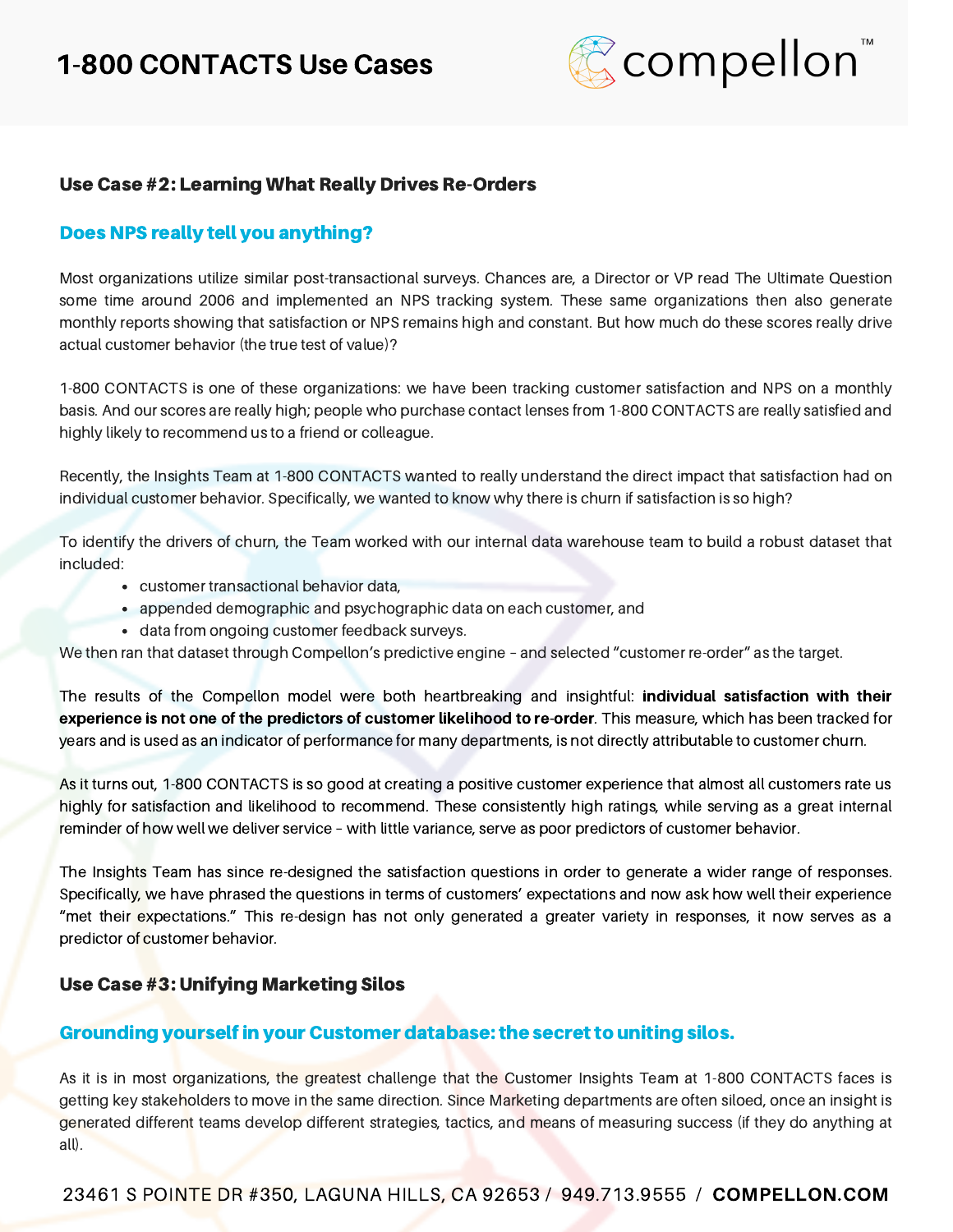

But once the Customer Insights Team at 1-800 CONTACTS used Compellon to generate insights, things changed: the entire Marketing Team responded by adopting the same strategic direction, working together to develop tactics and looking to the same KPI to track progress.

Why did this happen? How was an otherwise segregated organization able to come together? The secret is in the fact that they were all working from the same data source and using the same platform to inform their work.

To get everyone on the same page, the Customer Insights Team worked with their internal data warehouse team to build a robust data set that included:

- customer transactional behavior data,
- appended demographic and psychographic data on each customer, and
- data from ongoing customer feedback surveys.

The goal behind this approach was to compile data that would be usable by all department members because it included information regarding:

- who customers are (who to target),
- what their experiences had been (what to provide), and
- what behaviors customers adopt (business objectives to set, like reduce churn, increase re-order, or acquire more).

Predictive models were then generated utilizing the same platform. The various outputs created from the Compellon predictive analytics engine were meaningful to everyone across the entire department:

- Marketing leadership used the models to identify drivers for strategic development;
- Customer Acquisition teams used the models to generate tactics for targeting new customers and prospects;
- Customer Retention teams utilized the single predictor outputs to identify personalized messages and experiences.

And all of these actions could be directly tied back to actual customer behavior and a shared financial value.

Now the Marketing Department at 1-800 CONTACTS works together to solve problems – from the strategic to the tactical. By streamlining the process from insights to activation, they have also been able to substantially reduce their reliance on third-party "solutions" providers to run a more efficient in-house research and analytics practice.

## Use Case #4: Flagging Customers with Look-Alike Data

# The Key to Activating Insight: Flagging All of your Customers

Conducting traditional marketing research can be a great way to paint a "big picture" of what is happening in the marketplace in order to develop high-level strategy. But the challenge is then in the activation: how do you decide where to go? Specifically, how can you identify clear and measurable objectives, track strong indicators of progress, and link marketing activities to actual individual behaviors (in order to measure actual value)? As we all know, unless an initiative can be clearly measured, it doesn't exist.

The Insights Team at 1-800 CONTACTS recently found themselves in this position: using questions from their ongoing post-transactional satisfaction survey, they identified a few key consumer segments that acted in different and meaningful ways. But since the only customers that were segmented were the ones that completed the survey, only about 1.5% of the entire active customer database could be segmented and, therefore, targeted, tested, and tracked.

## 23461 S POINTE DR #350, LAGUNA HILLS, CA 92653 / 949.713.9555 / [COMPELLON.COM](http://www.compellon.com/)